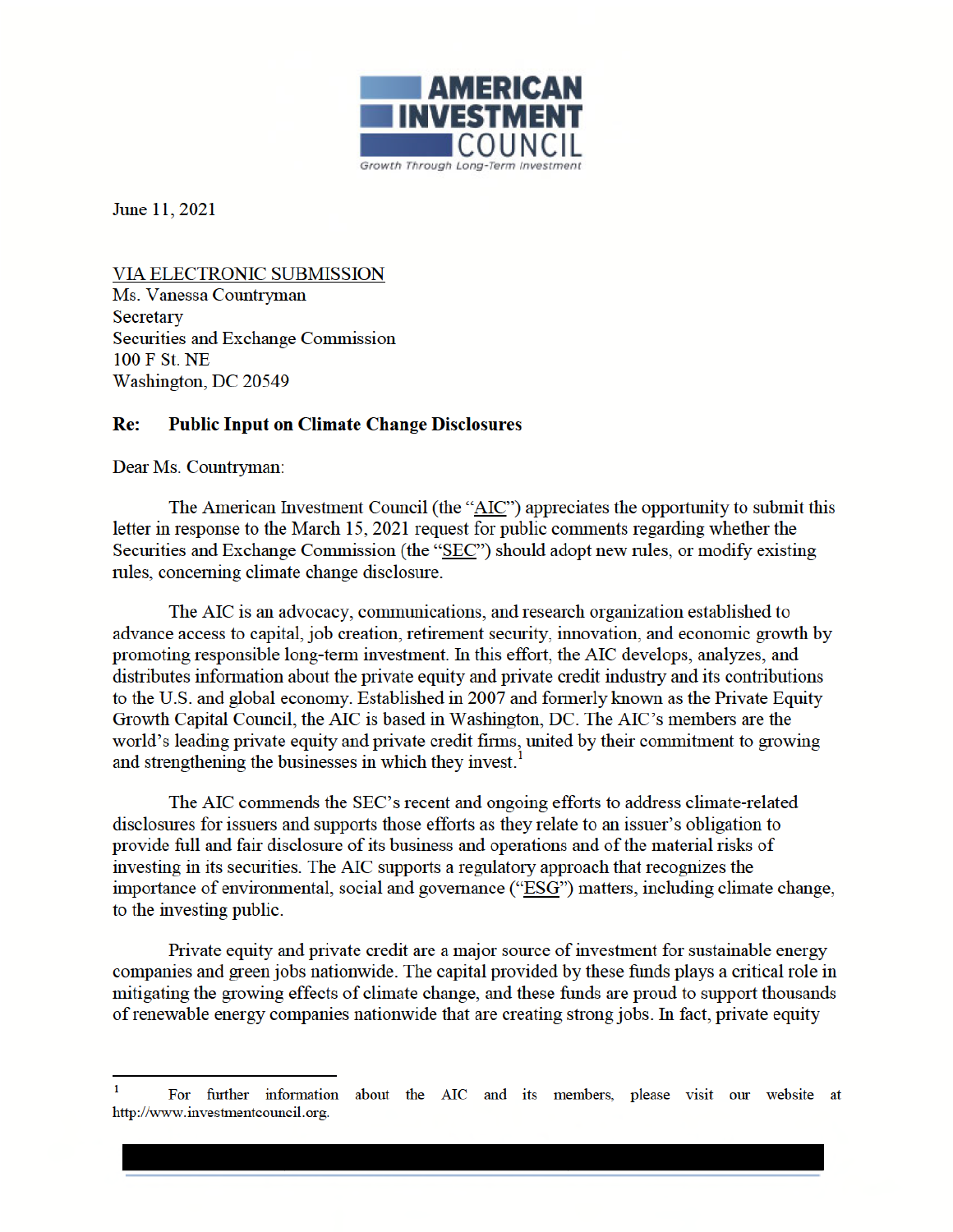investment in renewable energy surged to \$23.7 billion in 2020, up from roughly \$5 billion in 2019, representing nearly 50% of all clean energy investment in the United States last year.<sup>2</sup>

We note that as part of the SEC's efforts to address climate change disclosure, the SEC specifically requested comments on how the SEC's rules should "address private companies' climate disclosures, such as through exempt offerings, or its oversight of certain investment advisers and funds." The AIC believes in the value of considering the interplay between climaterelated and ESG matters and the private equity and private credit markets. From a regulatory perspective, the AIC believes that the existing private offering framework, under the federal securities laws, adequately facilitates disclosure by private equity and private credit firms. We look forward to working with the SEC on climate-related and other ESG disclosure topics as the SEC considers this framework.

Private issuers generally and, specifically, private equity and private credit firms and the funds they sponsor, are subject to a legal and regulatory framework that results in disclosure requirements appropriate for participants in private securities offerings.<sup>3</sup> Private issuers in the U.S. are customarily exempt from specific disclosure requirements in connection with private offerings of their securities, while public issuers are subject to a registration regime that, by design, is fundamentally different. This is because offerings exempt from registration under the Securities Act of 1933, as amended<sup>4</sup> (the Securities Act) have long been recognized as precisely that – exempt – generally because the risk to the public is mitigated by the private nature of the offering and, very often, because of the sophistication of the investors in the offering.<sup>5</sup>

Investors in private issuers are nonetheless afforded important protections under the federal securities laws. Private issuers, such as private equity funds and the issuers in which they invest, are subject to obligations under the Securities Exchange Act of 1934 that result in liability for issuers that make an untrue statement of a material fact or omit to state a material fact necessary in order to make the statements made, in the light of the circumstances under which they were made, not misleading. This standard of materiality, woven into the legal regime by judicial and regulatory interpretation over time, strongly incentivizes issuers to disclose facts (including risks) that would be material to a reasonable investor.

<sup>&</sup>lt;sup>2</sup> See Investment in US clean energy to total \$55 bil in 2020: Generate Capital | S&P Global Platts (spglobal.com) *available at* https://www.spglobal.com/platts/en/market-insights/latest-news/electric-power/112320 investment-in-us-clean-energy-to-total-55-bil-in-2020-generate-capital.

<sup>&</sup>lt;sup>3</sup> For purposes of this letter, we consider private equity and private credit to be substantially similar, although differences in their respective investment programs may require a private equity fund to approach materiality determinations with respect to its disclosure obligations differently than a private credit vehicle.

<sup>&</sup>lt;sup>4</sup> Such as private placements that meet the requirements of Section  $4(a)(2)$  of the Securities Act or a safe harbor thereunder.

<sup>5</sup> See e.g., *SEC v. Ralston Purina Co* . 346 U.S. 119, 124-125 (1953) (citing from H.R. Rep. No. 85, 73d Cong., 1st Sess. 5 (1933) ("Exemption from the registration requirements of the Securities Act is the question. The design of the statute is to protect investors by promoting full disclosure of information thought necessary to informed investment decisions. The natural way to interpret the private offering exemption is in light of the statutory purpose. Since exempt transactions are those as to which "there is no practical need for [the bills'] application, " the applicability of  $[Section 4(a)(2)$  of the Securities Act] should turn on whether the particular class of persons affected needs the protection of the Act."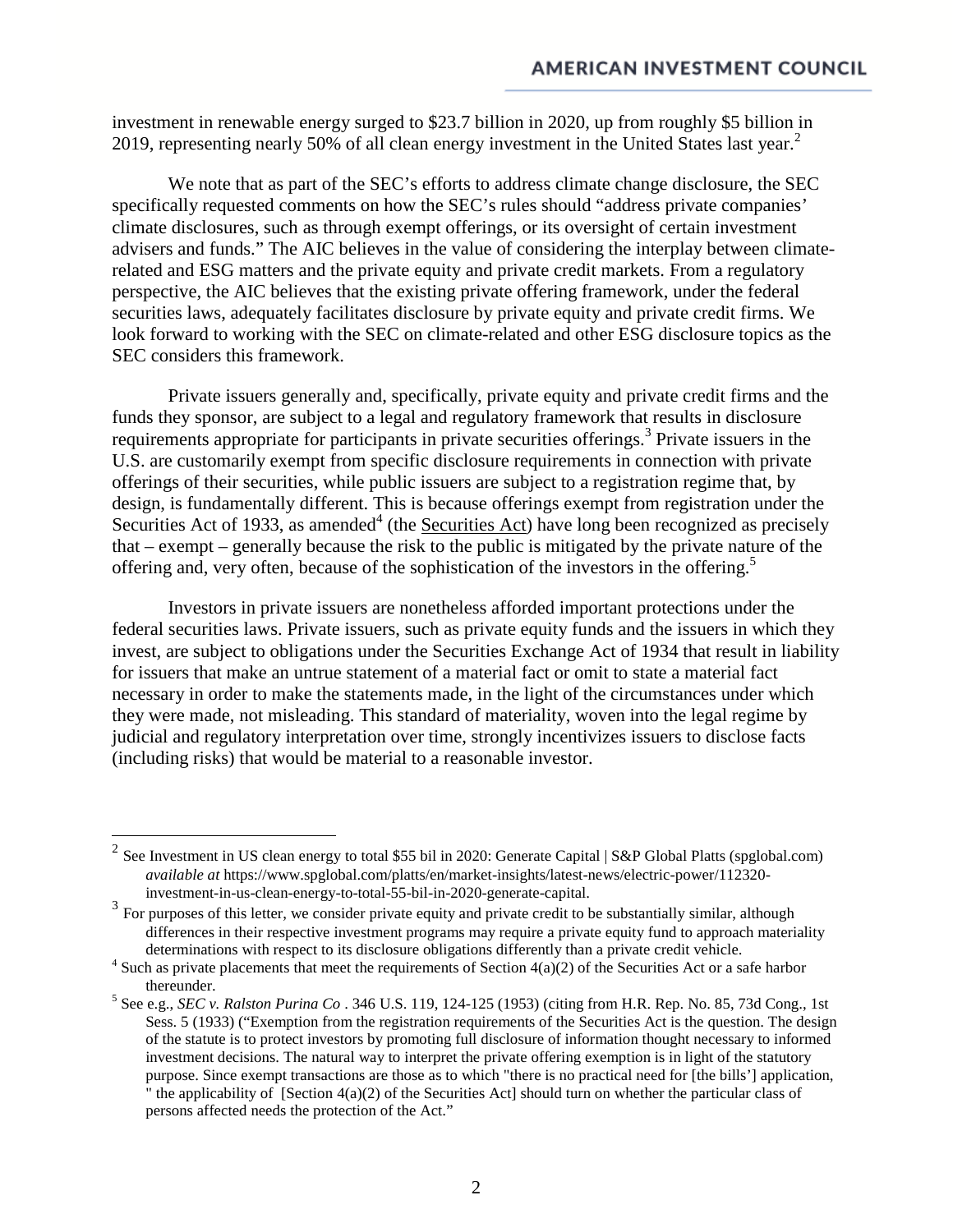The legal and regulatory regime is buttressed by the sophistication of the parties and the negotiations that underpin private securities transactions. The commercial considerations in a private offering incentivize an issuer (and a private fund in particular) to create an attractive transaction for sophisticated investors. These elements distinguish private securities transactions (with sophisticated participants) from public securities transactions (with retail investors), reflecting the different legal regimes at play and the expectations of the participants. Requiring private issuers to make specific climate disclosures thus would be inconsistent with the existing regulatory framework. Such a change would introduce a slippery slope that could undermine this existing private offering framework and that may not, in practical terms, result in any additional protections for investors.

Nonetheless, we understand the SEC's impetus to consider a different framework relative to climate-related disclosure. If the SEC sees fit to make any changes that would affect the existing framework, we encourage a clear, narrowly-tailored solution that is not inconsistent with current requirements.

With regard to private equity and private credit fund managers specifically, pursuant to judicial and SEC interpretations under the Investment Advisers Act of 1940 (the "Advisers Act"), all investment advisers are subject to an affirmative, unwaivable fiduciary duty that requires them to serve the best interests of their clients. This fiduciary duty includes a duty of loyalty that requires an adviser to make full and fair disclosure of all material facts and all material conflicts of interest regarding its business.<sup>6</sup> Thus, private equity and private credit advisers must disclose all information that is material to clients' and investors' investment decisions. This would include the effect of climate-related factors on the adviser's business, to the extent these factors are material.

Additionally, SEC-registered advisers are explicitly required to disclose in their Form ADV the material risks of their significant investment strategies. This requirement is based on the materiality of the particular risk, not on whether the risk is specific to an industry, or an issuer or an investment practice. As such, an investment adviser already has a duty to disclose the effect of climate-related issues if they are material to the adviser's investment strategy.

Imposing climate-specific disclosure requirements on investment advisers could frustrate the current principles-based disclosure framework that recognizes that advisory businesses differ across the industry and these businesses should not be subject to specific content-based requirements that may be relevant to some, but not all investment advisers. The SEC itself recognizes that a principles-based disclosure approach is appropriate for investment advisers, having stated in 2019 that:

> *"[t]he relationship between an investment adviser and its client has long been based on fiduciary principles not generally set forth in specific statute or rule text. We believe that the Commission*

<sup>6</sup> SEC v. Capital Gains Research Bureau, Inc. 375 U.S. 180 (1963); *See also* Securities and Exchange Commission, *Commission Interpretation Regarding Standard of Conduct for Investment Advisers* ("Fiduciary Interpretation"), Release No. IA-5428 at 21-22 ("To meet its duty of loyalty, an adviser must make full and fair disclosure to its clients of *all material facts* relating to the advisory relationship.") (June 5, 2019) (emphasis added)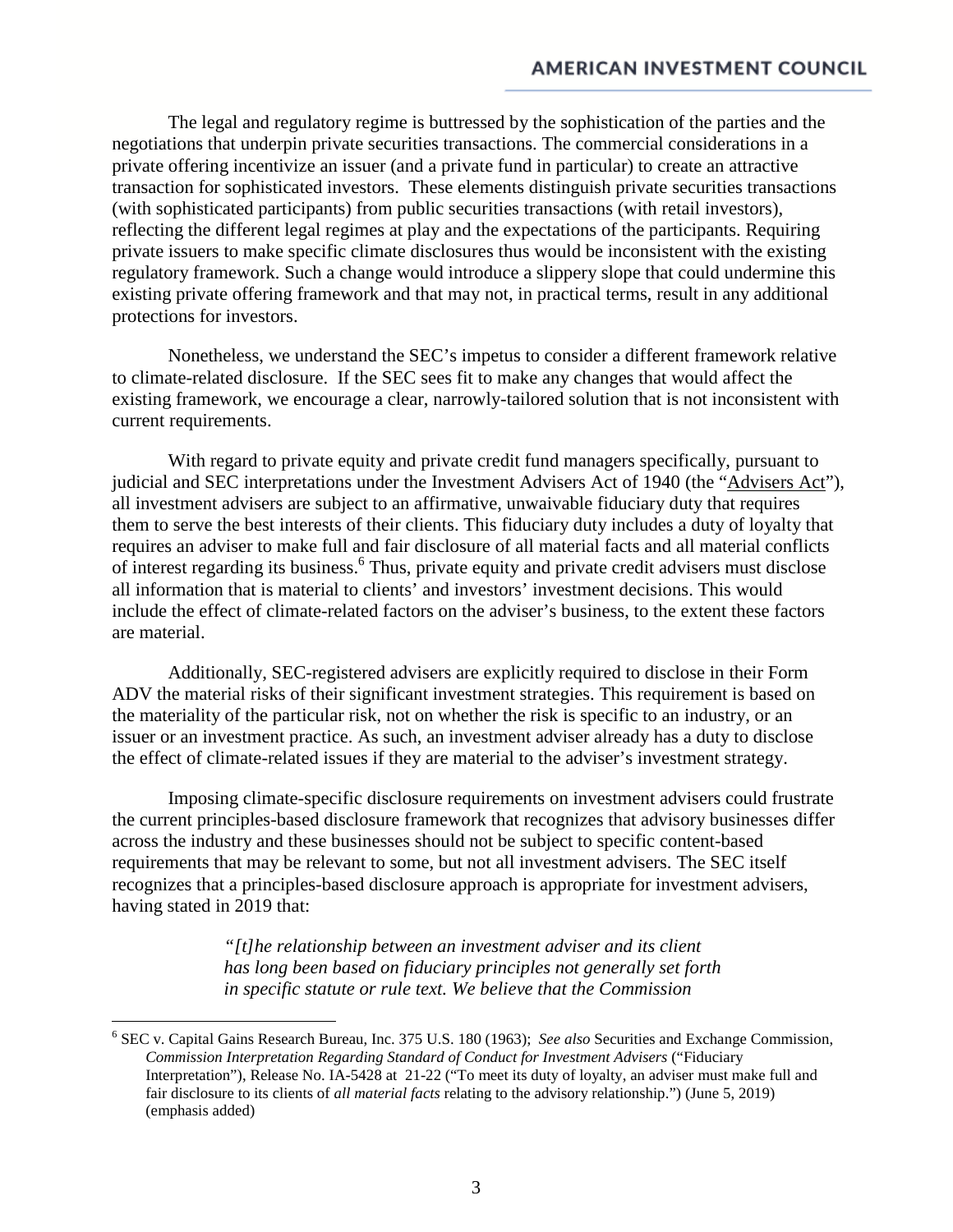*should not deviate from this principles-based approach, as it expresses broadly the standard to which investment advisers are held while allowing them flexibility to meet that standard in the context of their specific services."<sup>7</sup>*

Of course, to the extent a private equity fund or private credit vehicle is invested in a public company, that public company will comply with relevant public company disclosure requirements relating to climate risk. If the investment is in a private issuer, the disclosure framework for private issuers should control. Thus, the federal securities laws applicable to investment advisers already require a fund manager to disclose all material facts in connection its business and all material facts and risks inherent in any investment in a fund it manages. As noted above, these risks include climate-related issues just as they could include other risks relating to current events such as political conflict, global health events, and human rights events. As a result, the AIC believes that disclosure requirements that single out climate risks associated with an investment in a private fund would be duplicative of current obligations.

Our members take seriously their fiduciary obligation and the disclosure obligations that flow from it and that apply to the funds they manage, as well as the legal and practical effect the federal securities law requirements impose on their diligence, selection and ongoing monitoring of the investments they manage on behalf of their clients. Moreover, the AIC and its members are acutely aware of the potential effects that climate-related risks may have on their clients and investors, and seek, consistent with their fiduciary and regulatory obligations, to design proper compliance and regulatory systems to address that risk based the current framework discussed above.

The SEC staff has acknowledged the strength of this framework, and the success that fund managers have had in applying it to ESG and climate-related risks, in a recent risk alert highlighting the Division of Examinations' observations from recent examinations of investment advisers and private funds.<sup>8</sup> The SEC staff's statements and findings support the view that the existing framework is effective in assessing and disclosing relevant ESG risks, which includes climate risks. However, to the extent the SEC deems it appropriate and in the public interest to adopt new regulations concerning disclosure of climate-related risks (and ESG risks), the AIC recommends that any such changes be tailored appropriately for private fund advisers, (and, private equity and private credit advisers in particular) consistent with the existing framework. For example, we encourage the SEC to consider the influence that private equity and private credit managers have on the portfolio companies in which the managers' funds invest to recommend and shepherd effective and relevant climate-related practices. We believe that the disclosure regime discussed above, which would necessarily include material risks and attributes of any investment in an issuer subject to any such conduct standards, is the proper mechanic by which to advance the SEC's mission of investor protection.

As the SEC considers a uniform ESG disclosure regime in the context of private funds, the AIC notes that even the Sustainable Finance Disclosure Regime ("SFDR"), which became

<sup>7</sup> *See* Fiduciary Interpretation at 5

<sup>&</sup>lt;sup>8</sup> Securities and Exchange Commission, Division of Examinations Risk Alert, "The Division of Examinations' Review of ESG Investing," April 9, 2021.